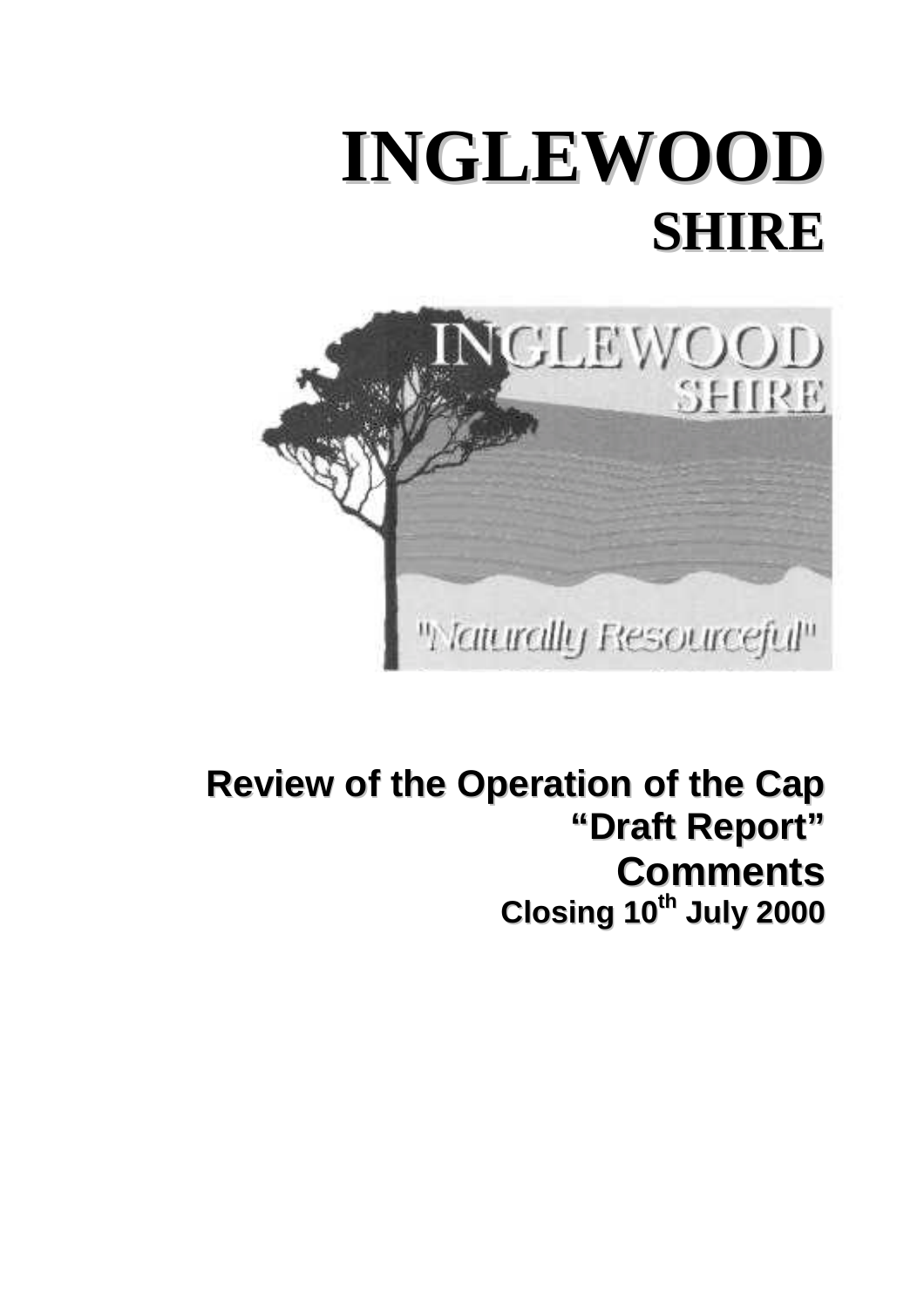# **INGLEWOOD SHIRE COUNCIL**

# **Review of the Operation of the Cap "Draft Report" Comments**

**Prepared by:**

**Inglewood Shire Council PO Box 21 INGLEWOOD QLD 4387**

**3rd July 2000**

**Contact: Wayne A Saxvik Chief Executive Officer**

> **Telephone: (07) 4652 1444 Facsimile: (07) 4652 1512 E-mail: isc@flexi.net.au**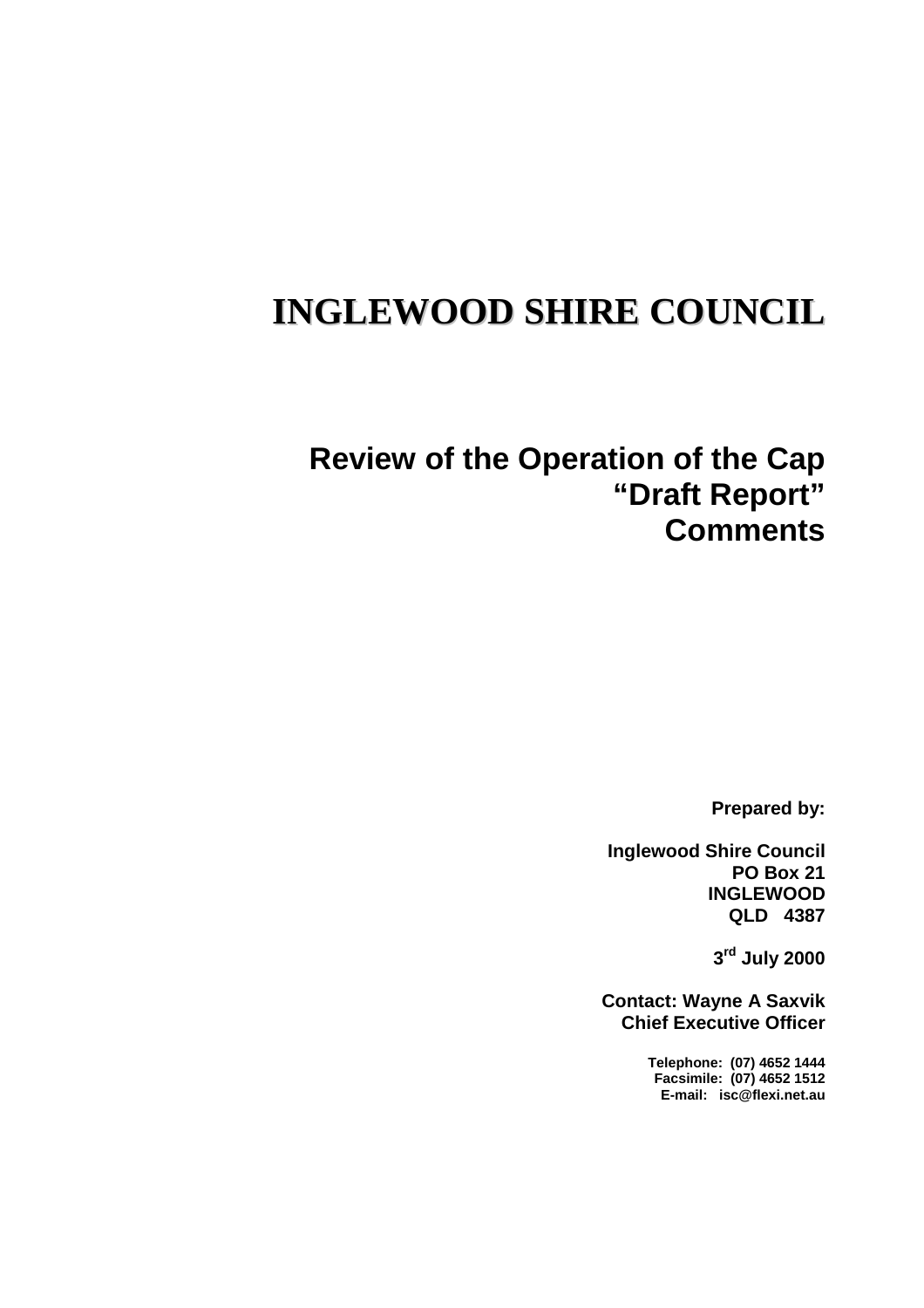

# **CONTENTS**

| <b>Input to Date</b>                                      |                  |
|-----------------------------------------------------------|------------------|
| <b>Overland Flow</b>                                      | 1                |
| <b>Current Levels of Allocation</b>                       | 1                |
| <b>Inglewood Shire Irrigation System – Underdeveloped</b> | $\boldsymbol{2}$ |
| Socio-Economic                                            | 3                |
| <b>Local Management</b>                                   | 4                |
| <b>Equity</b>                                             | 5                |
| <b>Summary</b>                                            | 6                |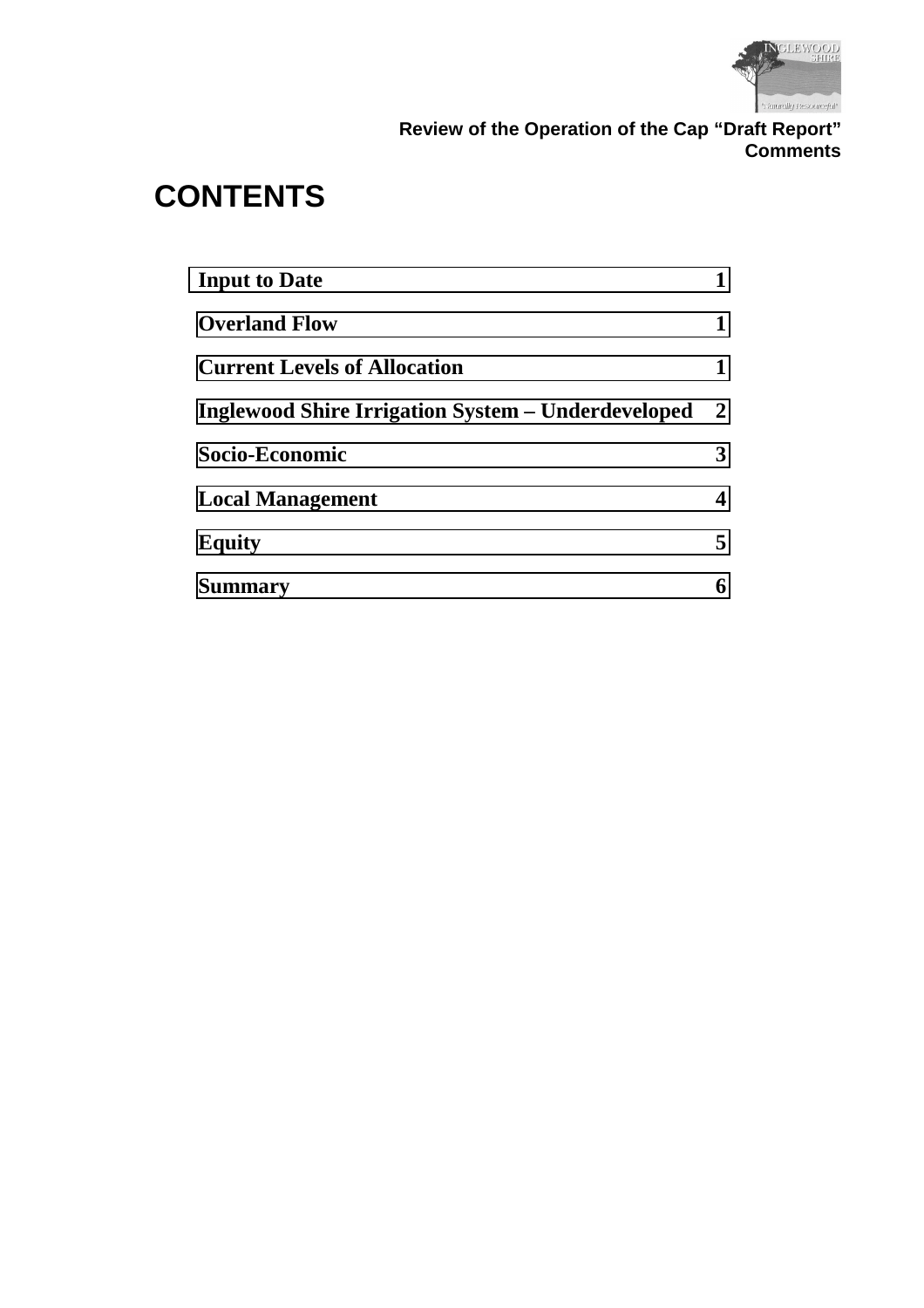

<span id="page-3-0"></span>In response to the invitation for comment on the draft report please consider the following issues when finalising water management legislation and guidelines:

# **Input to Date**

Submissions to the review to November 1999 are very narrowly based with one (1) only submission from a Queensland-based stakeholder submitted based on only one ground with that being ecological sustainability. Queensland to date has had little to no input.

Council considers that the input and discussions to date has been heavily weighted in favour of the southern parts of the Murray Darling Basin. Therefore, Council welcomes the opportunity to raise issues from a Queensland perspective and from the perspective of being geographically located in the upper reaches of the catchment and in an area that is largely not developed to its irrigation potential.

# **Overland Flow**

A guarantee of landholder rights must be retained within any new system that is implemented, not only the rights of irrigators but also those landholders rights who are located off the river systems. These particular landholders must retain some rights to the overland flow of water, as that water does not solely belong to those property owners located along the rivers in Queensland or other rivers further downstream.

The equity of all stakeholders must be considered amongst all people when considering landholders and each sector's rights to the use of the water.

# **Current Levels of Allocation**

A vitally important issue is to at least preserve access at the current levels. In fact, Queensland may need to increase its diversion of water once the full findings of the studies into the hydrology and the health of the river systems are completed.

It is Council's understanding that no extensive work has been done to ensure sustainability of the current allocations, especially in the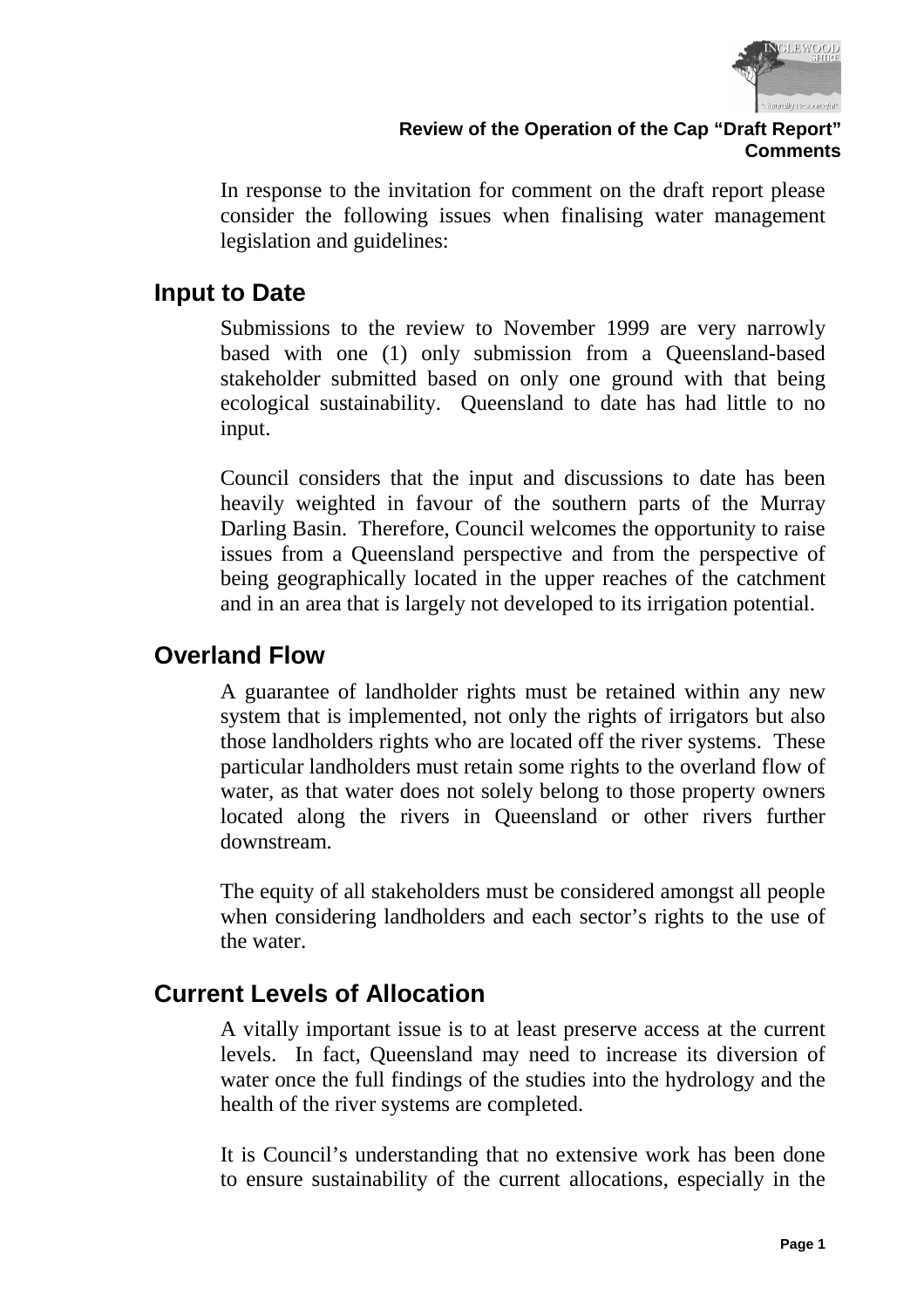

<span id="page-4-0"></span>lower reaches of the basin where large sector irrigation development has been allowed/encouraged to occur.

Until such work is completed it is most difficult to draw a line in the sand with allocations, as the current levels of water use in developed areas may not be sustainable in the long term. This is already evident in some regions experiencing land degradation, salinity and lower production returns. This finding is supported by the Autumn 2000 National Competition Council discussion paper "Rural Water Reform" which states:

*"Overuse and mismanagement of our water supply has left much previously productive land and many of our rivers, streams and groundwater aquifers in a damaged and precarious situation.*

*Dry land salinity, caused by rising water tables (as a result of land clearing and excessive irrigation), can make farmland unusable. Salty water in rivers and streams harms native fish and wildlife and will eventually make the water unsafe for drinking and useless for crop irrigation.*

*In the Murray Darling Basin, salinity has affected over two million hectares of productive land and threatens regional towns, roads and bridges."*

# **Inglewood Shire Irrigation System – Underdeveloped**

Conversely, the new arrangements must also consider that areas such as Inglewood Shire are largely undeveloped irrigation areas especially along the Macintyre Brook and less so along the Dumaresq River. The new allocation system should be flexible enough to not only take into account seasonal changes, but also flexible enough to allow for areas such as Inglewood Shire to develop its irrigation infrastructure and not chop off its emerging potential. Purists can point to the current allocations and current usage levels however the equation is much more complex than that simple view. For instance, consideration must be given to the restructure process that many irrigators had to go through when moving away from a very intensive crop such as tobacco, to less intensive crops such as the emerging lucerne, peanut, olive and vegetable crops. Farm sizes, labour markets, on farm infrastructure, machinery and economic markets all had to be revisited, altered, remodelled, financed and implemented to allow for that change. Council had recognised some four years ago, that this process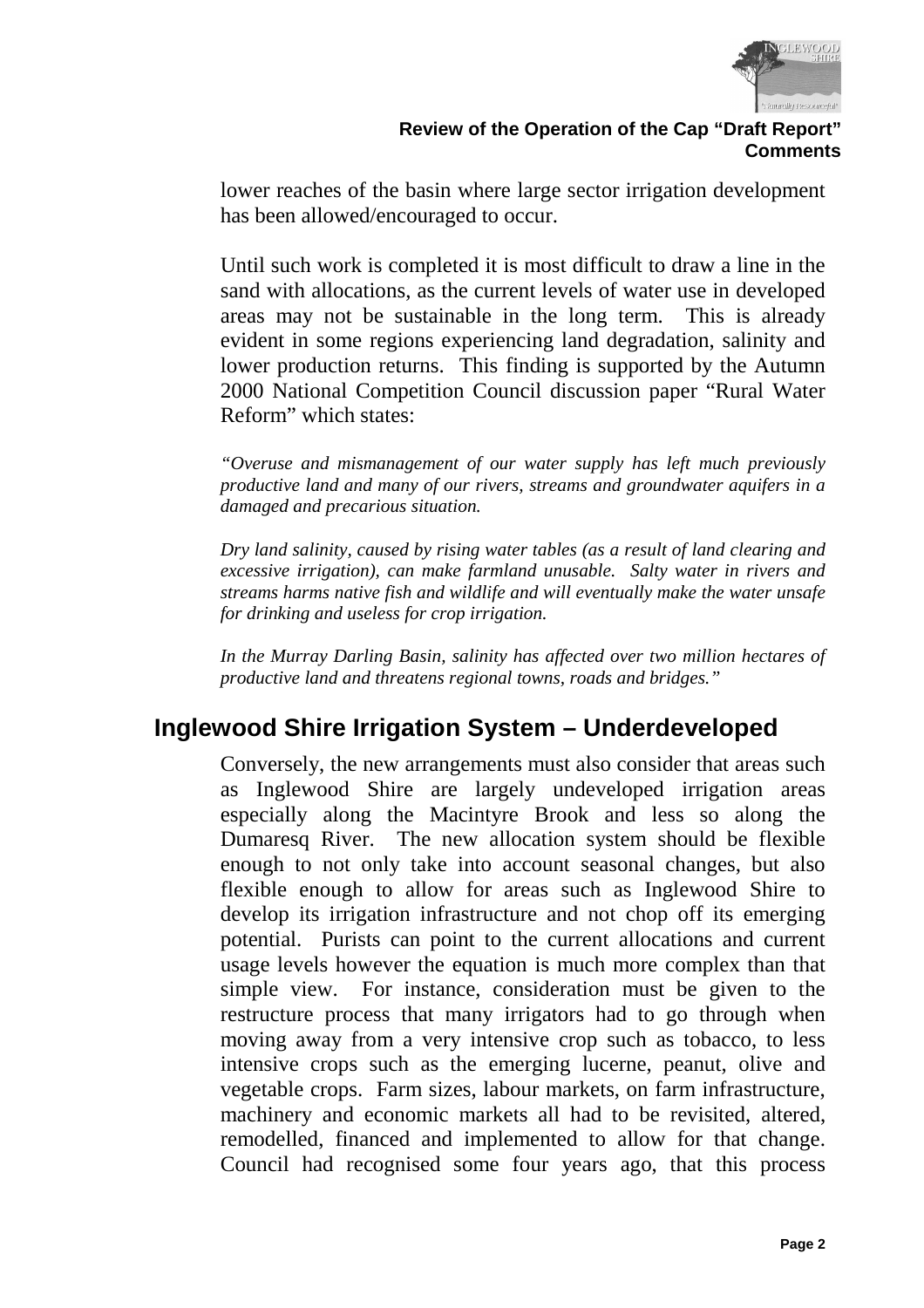

<span id="page-5-0"></span>required facilitation and has committed considerable resources and funds into the economic redevelopment of the shire over this time.

Results are now only beginning to emerge, therefore it is imperative that this process not be adversely affected through legislative inhibitors in an area which has a healthy river valley system, has under-developed irrigation systems, can sustain long-term growth and is emerging as a long-term small cropping alternative to many areas which have been allowed to become over-developed. Council is by no means saying to take an open slather approach, quite conversely, it is supportive of an implementation method for Caps which takes into account the existing and future long term health of our river systems. As stated earlier, this may mean that some areas that are now heavily developed, are not ecologically nor economically sustainable in the long term and as such, the allocation within those areas may need reducing with areas planted out under native vegetation to bring back the health of the river valley in that particular area.

The adopted method must ensure that implementation occurs so as to optimise outcomes for rural industries, development and the environment. To rigidly fix an allocation system implies that new technology and research into new crops will not occur, that everything will remain the same and that those areas who can pay more will get the use of the water in simple terms. Of course, there will be technological advances with irrigation systems and scientific breakthroughs with hybrid and alternative crop species. The implementation of the system must allow for these changes as and when they occur. The current model is a broad tool and it needs to be able to be reviewed, monitored and amended, as needs change.

# **Socio-Economic**

As stated, the proposed model draws a line in the sand to restrict levels of diversion whereas the Queensland model is based on a study into hydrology and river health. Therefore, more work needs to be done to ensure the southern areas of the basin are in fact, sustainable at their current levels.

Implementation of the Cap must be carefully monitored to ensure restrictions and guidelines imposed are appropriate over the longer term. Continued monitoring to ascertain if restrictions need to be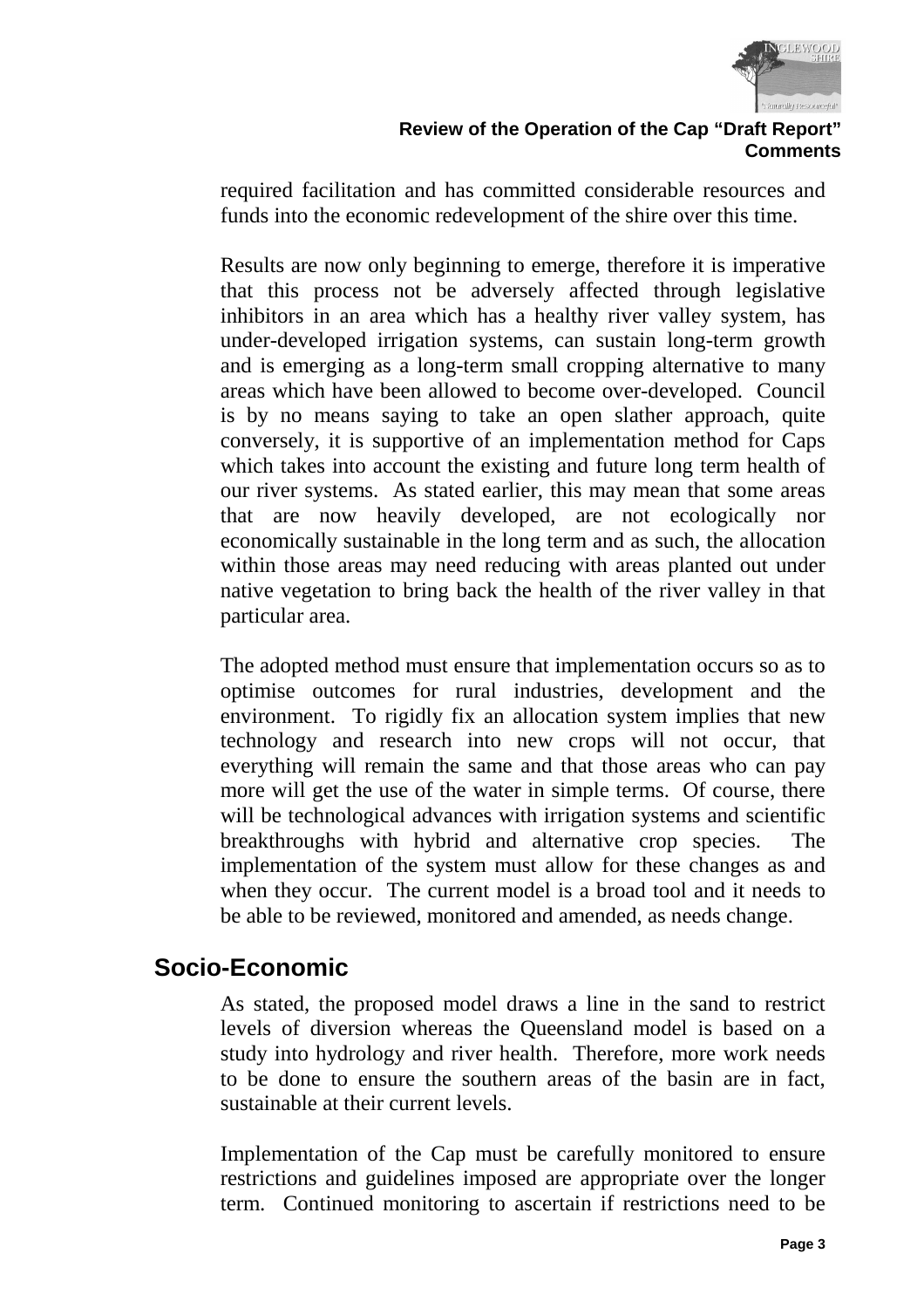

<span id="page-6-0"></span>changed must form a part of the implementation process. This does not imply that restrictions must be made more stringent. In fact, in some areas they would be relaxed further given the results of the feedback and monitoring of the particular river valley's health.

Water trading must take into account the protection of local economies and not just be based on the simple notion of the highest bidder as in effect; one person could realistically purchase all of the water. This is an extreme view but it helps to illustrate the dilemma that rural areas would face as most life and vitality of economies are based on water. Whether that be the water views, scenic valleys, irrigation areas, stock or drinking water, the importance of water to an area's survival and growth cannot be taken lightly.

Whilst supporting the general concept that allows the most viable crop to be grown through water trading, the concept must be tempered by the health of existing rural economies and therefore the geographic extent of water trading must be limited not only from a view of limiting water loss, but also from a view of obligations to existing rural communities.

As mentioned earlier, although the Macintyre Brook has been relatively slow on the uptake of developing its irrigation base, it is in fact developing. Thought must also be given to the fact that development of an irrigation property is a costly exercise and that historically banks and the property owners are conservative and as such the move has been slow as the need to establish confidence had to be built over time.

For socio-economic reasons, which are particular to our area, it is recommended that during the next ten- (10) years, that no more than ten percent (10%) of the allocation be permitted to be permanently traded downstream. This of course, is offset by temporary trading which would be allowed on a year to year basis from the pool system established by irrigator groups within our area.

### **Local Management**

It is imperative that local people be allowed to determine trading rules which suit it. Council supports trading rules being determined at the local level with local people not those based in regional or capital centres who are unable to appreciate the many factors on the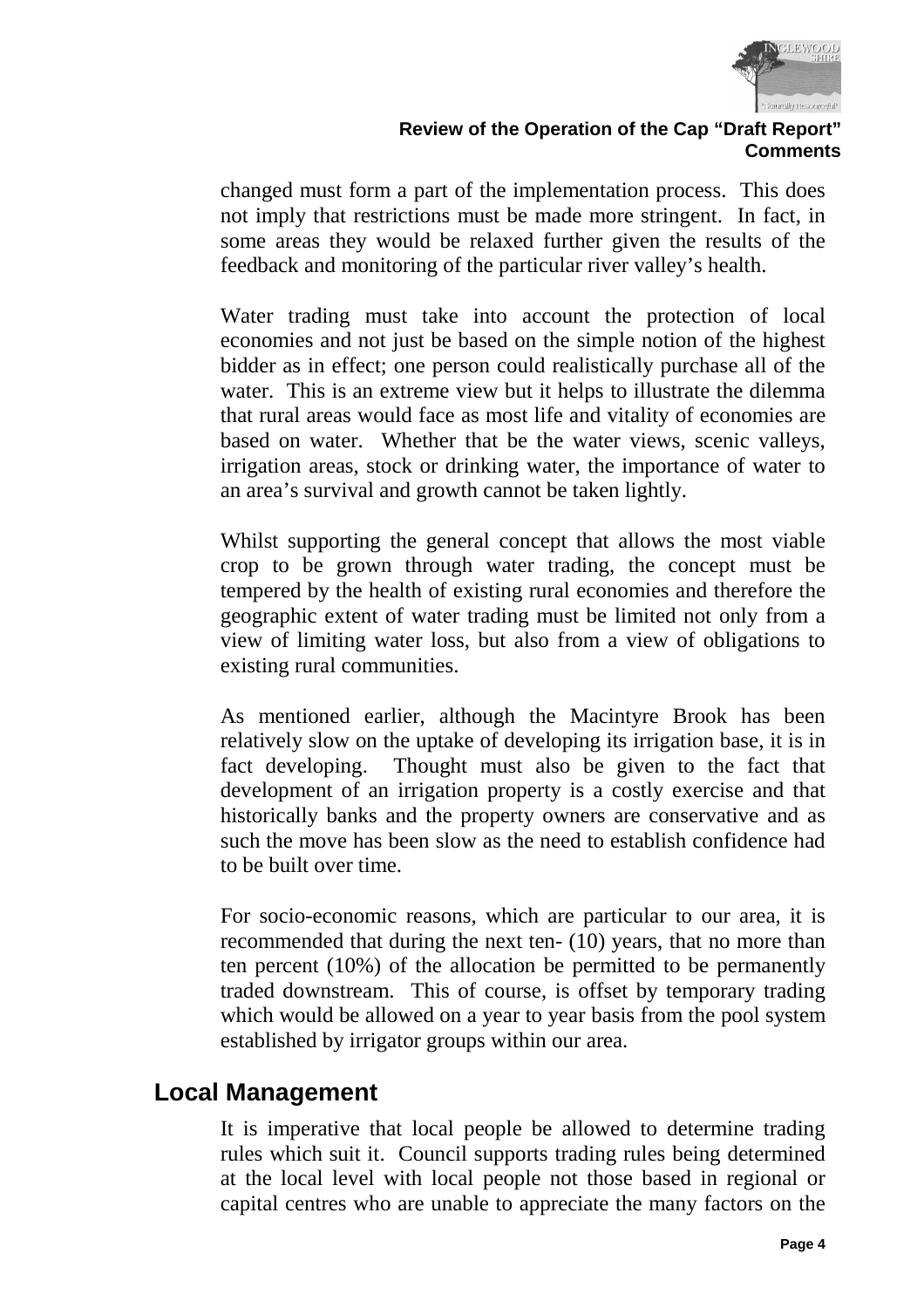

<span id="page-7-0"></span>ground which must be considered rather than just applying a numbers game.

Local Government must also play an important role in the local management of trading rules and water management as it has a broad focus and in particular, local government in Queensland has been given the charter by legislation in the LGA 1993 to address a wide range of issues:

- Arts and cultural development;
- Economic development;
- Environmental management;
- Housing policy;
- Infrastructure development, maintenance and replacement;
- Population change and development;
- Regional cooperation between local governments to respond to local and regional issues; and
- Foreseeable future issues relevant to the area.

The wide scope of responsibility given to local government through not only the Local Government Act but also other legislation such as the Integrated Planning, Environmental Protection, Rural Lands Protection and Land Acts, are an indication of the involvement of local government in land, water, resource and socio economic management of local communities. Local Government in Queensland does play a major role in local and regional issues and therefore it must have major input as its charter is to maintain common equity amongst all people.

# **Equity**

To obtain sustainable rivers and the cooperation of all stakeholders, the approach must be one of encouragement, communication and education blended with legislative control.

Equity implies the even application of or sharing of resources/concerns in a manner which relates directly to the source. With this in mind, Council supports the sharing of environmental responsibility on the basis that Queensland is not expected to share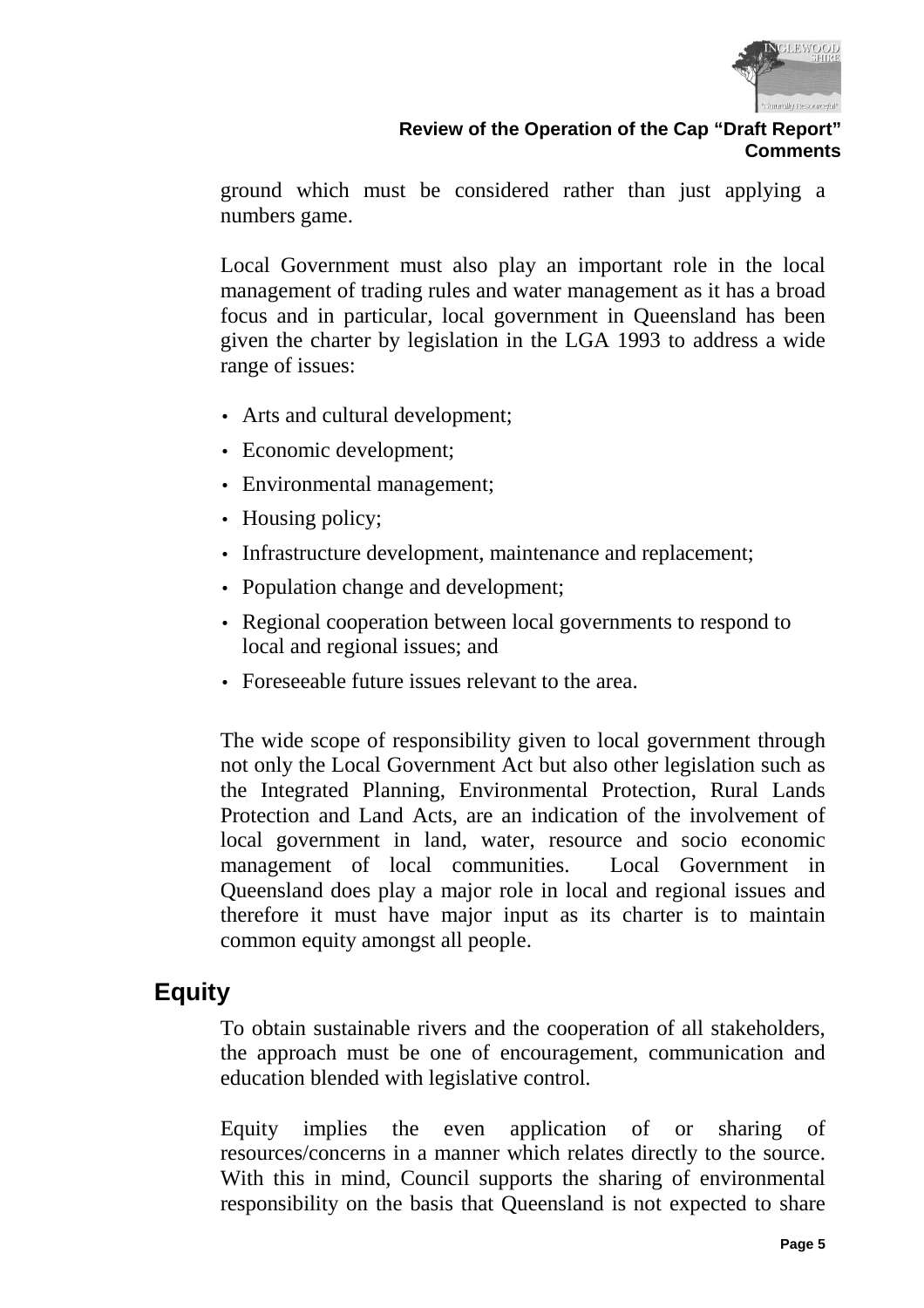

#### **Review of the Operation of the Cap "Draft Report" Comments**

<span id="page-8-0"></span>full environmental responsibility for actions taken in the past or in the future in NSW and Victoria. If these areas have had an over allocation in the past and are the cause of environmental damage, then it stands that the upper reaches of the basin catchment should not bear the responsibility of contributing to the remedy if they are not part of the cause.

As stated earlier in this submission, it is recognised in many reports and well known that both Victoria and New South Wales have extensive irrigation systems developed and have a substantial amount of environmental problems, whilst areas like Inglewood Shire have ample scope for the further development of irrigation areas and very few environmental concerns. Therefore it is recommended that the areas which contribute to the cause also contribute to the remedy in an equitable manner. Not all environmental flows should be expected to come from one particular area but rather a system devised from hydrology studies to in turn, calculate what amount of environmental flow should come from each area within the Murray Darling Basin, in an equitable manner.

Equity in effort should also be encouraged and also, those who put in extra effort should be rewarded. This concept can be further advanced and is already partly in place in Queensland with subsidies available through the Department of Local Government for water reuse schemes. Not only do such schemes take less water from the river systems for town usage, the schemes also contribute environmentally to the health of the river system by removing pollutants from sewage water and allowing that water to be reused to in turn beautify town areas with the establishment of vegetation and, most importantly, trees.

Financial acknowledgement should be provided to those local governments who put in the extra effort for the early uptake of water reuse schemes, as it is through such proactive action that any environmental concerns are embraced.

#### **Summary**

In summary, Council respectfully requests that the following issues be addressed in the formulation of water management legislation and guidelines for the Murray Darling Basin: